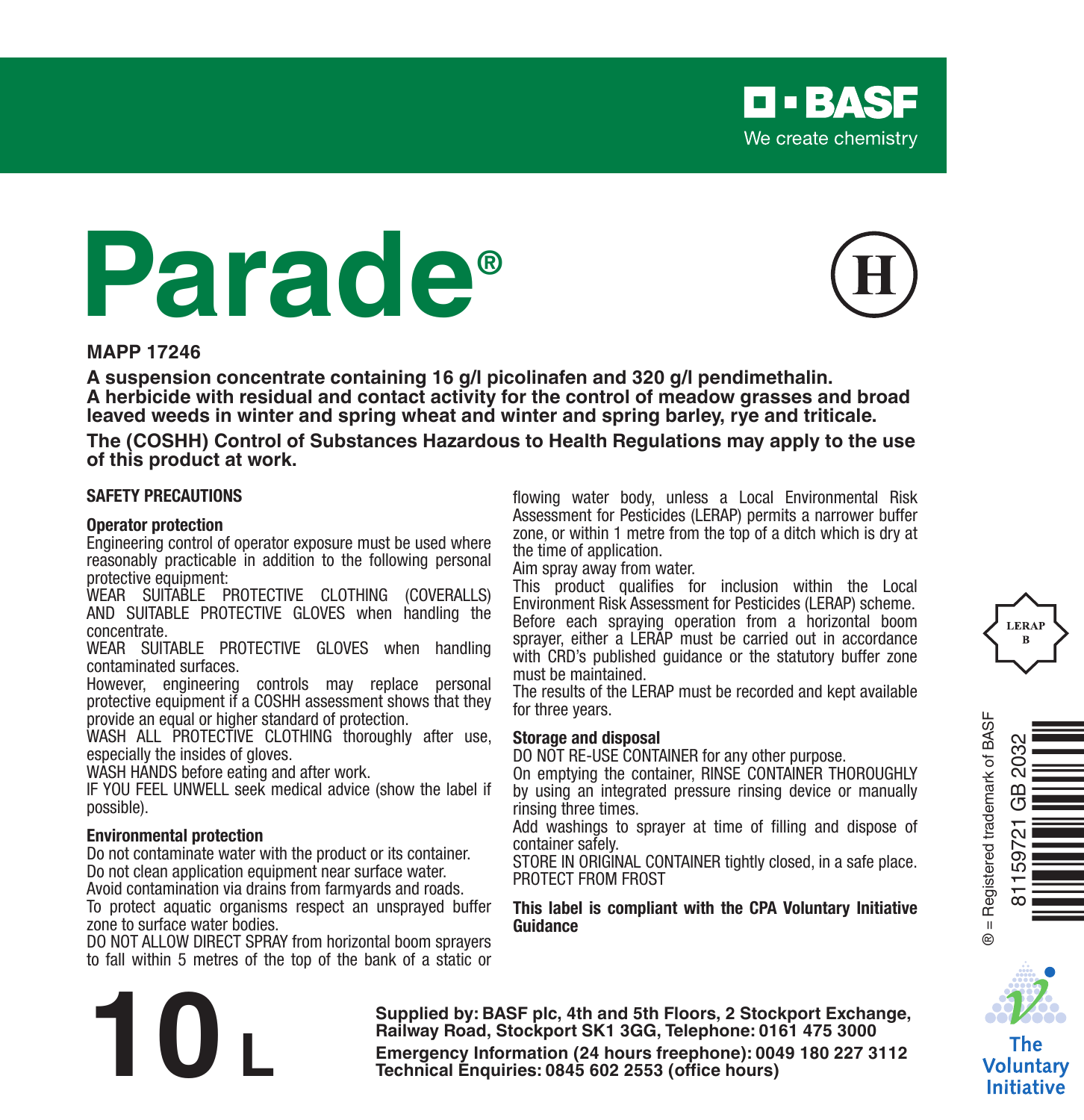# **Parade®**

### **A suspension concentrate containing 16 g/l picolinafen and 320 g/l pendimethalin.**

## **Warning**

## **Very toxic to aquatic life with long lasting effects.**

Collect spillage.

Dispose of contents/container to a licensed hazardous-waste disposal contractor or collection site except for empty clean containers which can be disposed of as non-hazardous waste.

Contains pendimethalin and 1,2 benzisothiazol-3(2H)-one. May produce an allergic reaction.

**To avoid risks to human health and the environment, comply with the instructions for use.**

#### **IMPORTANT INFORMATION**

**FOR USE ONLY AS AN AGRICULTURAL HERBICIDE**

| Crop                                            | <b>Application Timing</b>             | <b>Maximum Individual</b><br>Dose<br>(litres product/ha) | <b>Maximum Number of</b><br><b>Treatments</b><br>(per crop) | <b>Latest Time of</b><br><b>Application</b>                                                         |
|-------------------------------------------------|---------------------------------------|----------------------------------------------------------|-------------------------------------------------------------|-----------------------------------------------------------------------------------------------------|
| Winter barley, winter<br>wheat, rye, triticale. | Pre- and post-emergence               | 3.0                                                      |                                                             | Before pseudo-stem erect<br>stage (before growth<br>stage 30)                                       |
| Spring barley, Spring<br>wheat                  | Pre-emergence<br>0R<br>Post-emergence | 3.0<br>0R<br>2.0                                         |                                                             | Pre-emergence of the<br>crop<br>0R<br>Before pseudo-stem erect<br>stage (before growth<br>stage 30) |

**READ THE LABEL BEFORE USE. USING THIS PRODUCT IN A MANNER THAT IS INCONSISTENT WITH THE LABEL MAY BE AN OFFENCE. FOLLOW THE CODE OF PRACTICE FOR USING PLANT PROTECTION PRODUCTS.**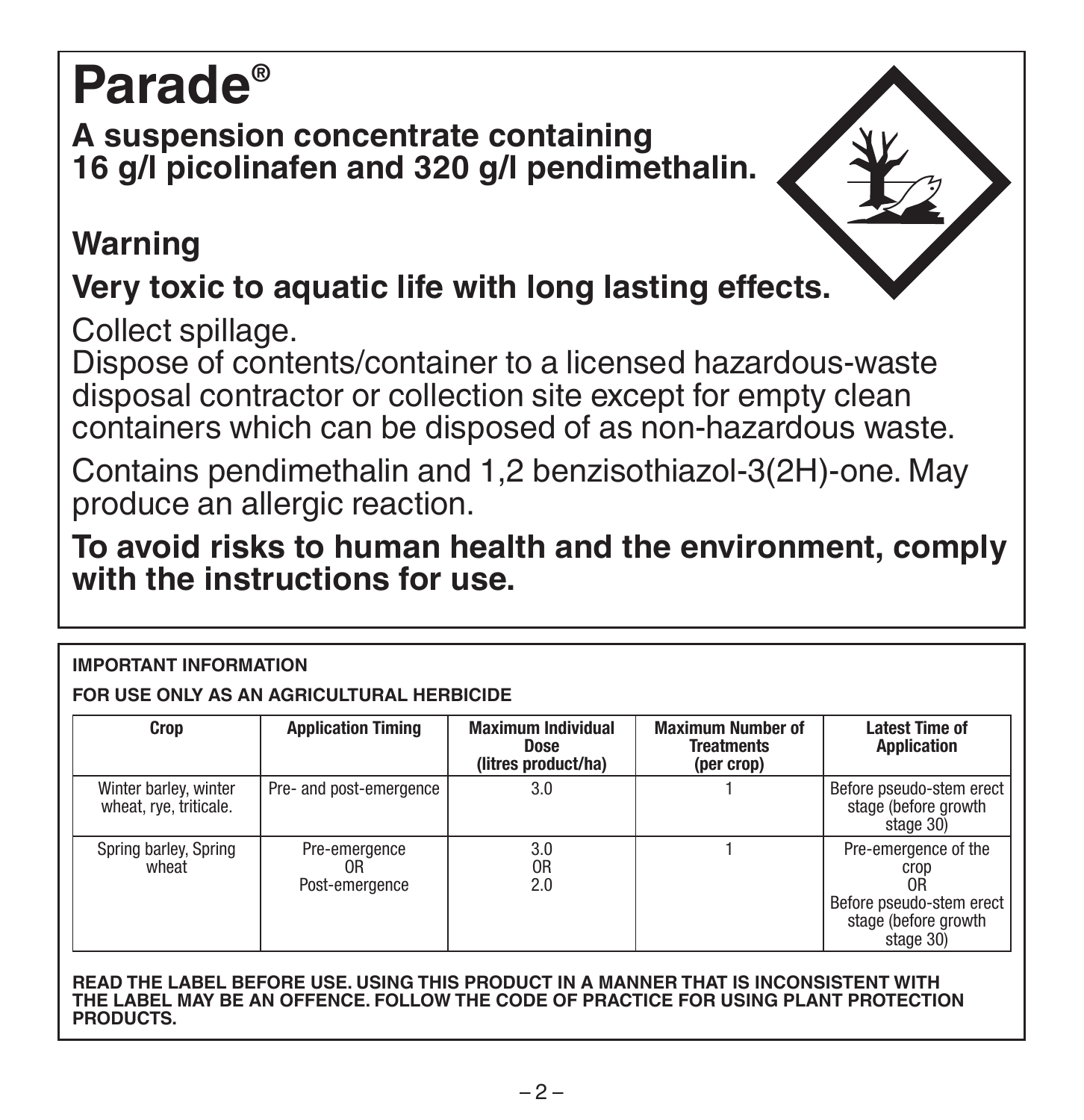#### **DIRECTIONS FOR USE**

IMPORTANT: This information is approved as part of the Product Label. All instructions within this section must be read carefully in order to obtain safe and successful use of this product.

Parade is a herbicide with residual and contact activity for the control of meadow grasses and broad leaved weeds in winter and spring wheat and winter and spring barley, rye and triticale.

#### **Restrictions/Warnings**

#### **Efficacy**

For residual control some soil moisture is required for Parade. Best results will be obtained if rain falls within 7 days of application.

Residual control may be reduced:

- under prolonged dry conditions
- on soils with more than 6% organic matter
- on soils with a high Kd factor
- on soils where ash content is high

DO NOT disturb the soil after application.

Where cultural techniques which encourage the build up of organic residues in the surface soil are practised for a number of seasons, the effectiveness of residual herbicides may be reduced. In such circumstances periodic ploughing is recommended to disperse residues into a greater volume of soil.

#### **Soil types**

Parade may be used on all mineral soil types.

DO NOT use on soils with more than 10% organic matter.

DO NOT use on stony or gravelly soils as crop damage can occur, particularly if heavy rain follows treatment.

DO NOT use on water logged soil or soils prone to water logging.

#### **Seedbed preparation**

Trash and straw should be incorporated evenly during seedbed preparation.

Seedbeds must have a fine, firm tilth.

Loose or cloddy seedbeds must be consolidated prior to application, otherwise reduced weed control may occur. They may also cause seed to be inadequately covered which could result in crop damage.

#### **Crop safety**

Do not apply to crops suffering from stress, which may be caused for example by pests, disease, waterlogging, poor seedbed conditions or previous chemical treatment.

Water logging that occurs soon after pre-emergence applications may lead to crop damage.

For pre-emergence applications, seed should be covered with a minimum of 3.2 cm of settled soil.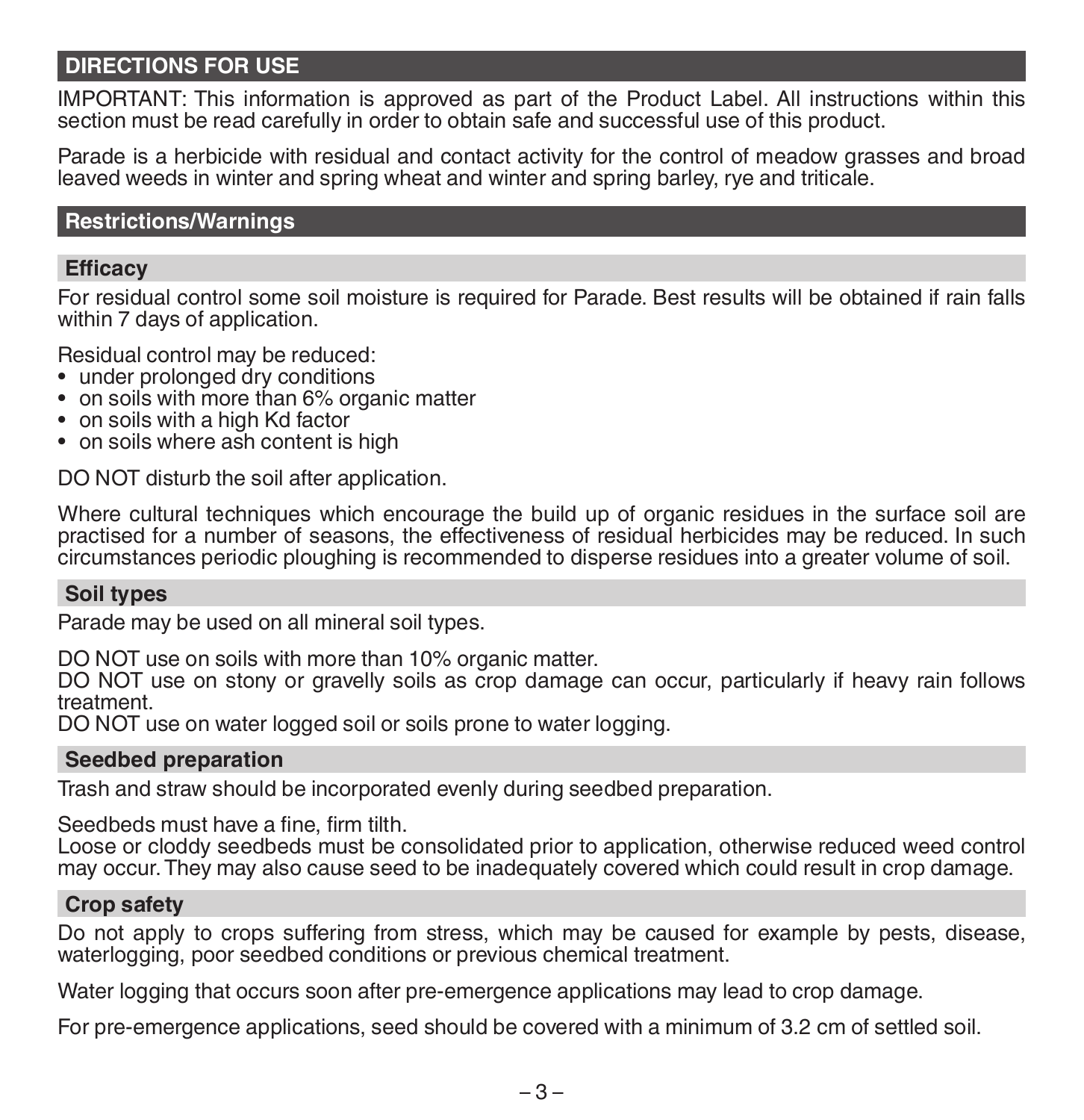Shallow drilled crops should only be treated post-emergence

DO NOT soil incorporate.

Avoid spraying during periods of prolonged or severe frosts.

Some transient bleaching may be seen after application to some crops. This does not lead to yield loss.

DO NOT spray undersown cereals or those to be undersown.

DO NOT roll emerged crops prior to application. DO NOT roll autumn treated crops until the spring.

#### **Spray drift**

Extreme care should be taken to avoid damage by drift onto plants outside the target area.

#### **Other restrictions/warnings**

DO NOT use more than one application of Parade in one growing season.

Concentrated or diluted Parade may stain. Avoid spillage. Staining is minimised or completely removed if skin/clothes are washed immediately.

#### **Weed control**

#### **Susceptibility of weeds to single applications of Parade**

For post-emergence applications best results will be achieved by application to small actively growing weeds.

|                               | <b>Parade</b> |                  |                  |
|-------------------------------|---------------|------------------|------------------|
| Product Rate (I/ha)           | 3             | 2                | 3                |
| <b>Application timing</b>     | Pre-em        | Post-em          |                  |
| <b>Annual Meadow-grass</b>    | S             | S up to 2 lvs    | S up to 2 lvs    |
| Rough Meadow-grass            | <b>MS</b>     | MS up to 2 lvs   | MS up to 2 lvs   |
| Loose silky bent              | S.            | MR up to 1 leaf  | S up to 1 leaf   |
| Charlock                      | <b>MS</b>     | Sup to 6 lvs     | Sup to 6 lvs     |
| <b>Cleavers</b>               | <b>MS</b>     | MS up to 1 whorl | S up to 3 whorls |
| <b>Common Chickweed</b>       | S             | Sup to 6 lvs     | Sup to 6 lvs     |
| <b>Common Field Speedwell</b> | S             | Sup to 6 lvs     | Sup to 6 lvs     |
| <b>Common Fumitory</b>        | S             | S up to 3 lvs    | S up to 3 lvs    |
| <b>Common Orache</b>          | <b>MS</b>     |                  |                  |
| <b>Common Poppy</b>           | <b>MS</b>     | S up to 6 lvs    | Sup to 6 lvs     |
| <b>Corn Marigold</b>          | S             |                  |                  |
| Fat-hen                       | <b>MS</b>     | S up to 2 lvs    | S up to 2 lvs    |
| Field Forget-me-not           | <b>MS</b>     | S up to 1 leaf   | S up to 2 lvs    |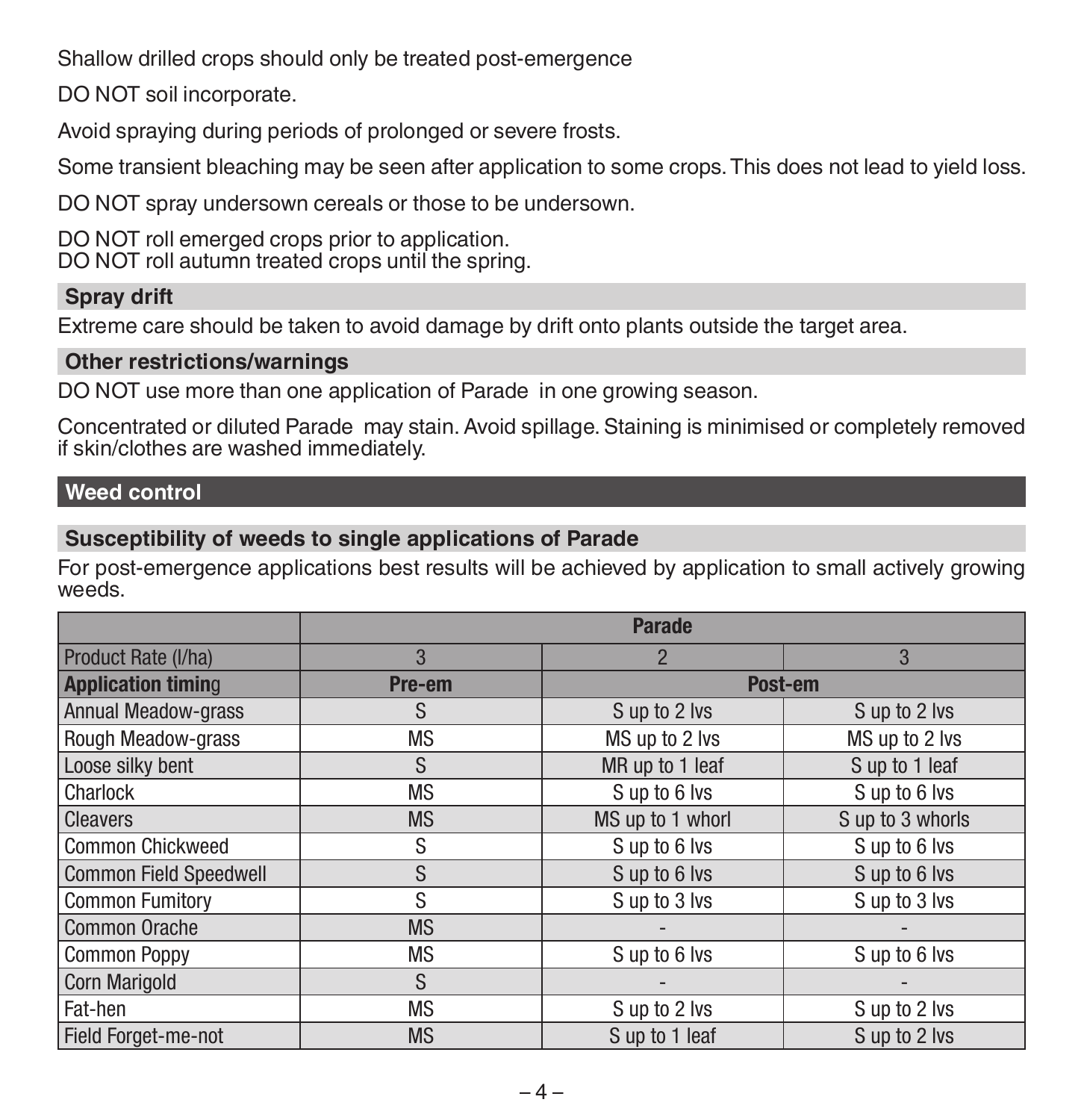|                            | <b>Parade</b> |                |                |
|----------------------------|---------------|----------------|----------------|
| Product Rate (I/ha)        | 3             | $\overline{2}$ | 3              |
| <b>Application timing</b>  | Pre-em        | Post-em        |                |
| <b>Field Pansy</b>         | <b>MS</b>     | S up to 4 lvs  | S up to 4 lvs  |
| Hemp-nettle (Day Nettle)   | S             |                |                |
| Henbit Dead-nettle         | S             |                | S up to 6 lvs  |
| Ivy-leaved speedwell       | S             | S up to 6 lvs  | S up to 6 lvs  |
| Knotgrass                  | <b>MS</b>     |                |                |
| <b>Parsley Piert</b>       | S             |                | S up to 2 lvs  |
| <b>Red Dead-nettle</b>     | S             | S up to 6 lvs  | Sup to 6 lvs   |
| <b>Scarlet Pimpernel</b>   | S             |                |                |
| Shepherd's Purse           | S             | S up to 6 lvs  | S up to 6 lvs  |
| <b>Smooth Sowthistle</b>   | <b>MS</b>     |                |                |
| Volunteer Oilseed Rape (1) | S             | MS up to 2 lvs | MS up to 2 lvs |

S = Susceptible

MS = Moderately susceptible

MR = Moderately resistant

 $(1)$  = deep germinating volunteer Oilseed Rape may not be controlled.

#### **Resistance Management**

| nn11D | <b>UCDDICINES</b><br>ᇬᄓᇋ |  |
|-------|--------------------------|--|
| __    |                          |  |

Strains of some annual grasses (eg Blackgrass, Wild-Oats, and Italian Ryegrass) have developed resistance to herbicides, which may lead to poor control. Picolinafen is an inhibitor of carotenoid biosynthesis at the PDS step (a group that includes picolinafen and diflufenican). A strategy for preventing and managing such resistance should be adopted. To prevent the development of resistant weeds herbicides with different modes of action must be used when applying in sequence. Guidelines have been produced by the Weed Resistance Action Group and copies are available from the AHDB, CPA, your distributor, crop adviser or product manufacturer.

#### **Crop Specific Information**

All varieties of Winter and Spring Wheat, Winter and Spring Barley, Rye and Triticale.

#### **Time of application**

Pre- and post-crop emergence, up to before pseudo-stem erection (before growth stage 30). For winter drilled crops DO NOT apply pre-emergence to crops drilled after 30 November.

#### **Rate of application**

Apply Parade at 2 or 3 l/ha in 200 litres of water per hectare.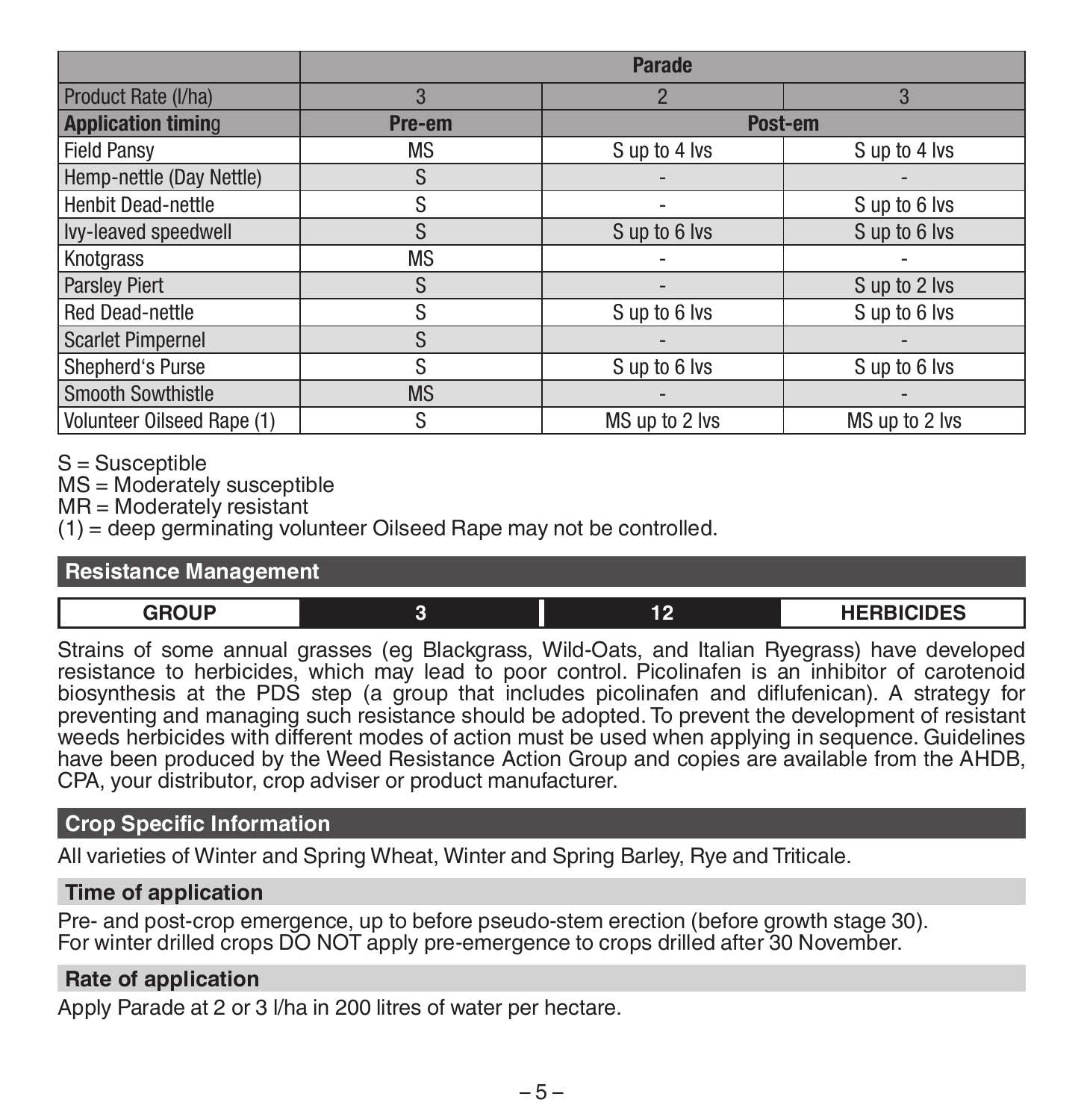#### **Following autumn use of Parade**

#### **Following crops after normal harvest**

There are no restrictions on following crops other than rye-grass when Parade is used alone. For ryegrass, ploughing or cultivation to at least 15 cm is required prior to drilling.

#### **In the event of crop failure**

Spring wheat, spring barley, and winter field beans can be sown after crop failure. Plough to at least 15 cm and allow a minimum of 8 weeks between using Parade and sowing.

Maize, oilseed rape, peas, or spring field beans can be sown in spring after crop failure. Minimal noninversion soil cultivation (to 5 cm) is required before drilling. At least 5 months must elapse between using Parade and sowing maize.

#### **Following Spring use of Parade**

#### **Following crops after normal harvest**

Oilseed rape, winter field beans, winter cereals, and ryegrass can be sown in autumn following normal harvest. Minimal non-inversion soil cultivation (to 5 cm) is needed before the sowing of oilseed rape or winter field beans. Ploughing to a depth of at least 15 cm is needed before sowing winter cereals and ryegrass. At least 6 months must elapse between using Parade and sowing ryegrass.

Maize, spring field beans, peas, spring wheat, and spring barley can be sown in spring following normal harvest. Minimal non-inversion soil cultivation (to 5 cm) is needed before sowing.

#### **In the event of crop failure**

Spring wheat, spring barley, peas, spring field beans, maize, and spring oilseed rape can be sown after crop failure. Plough to at least 15 cm and allow a minimum of 8 weeks to elapse between using Parade and sowing.

#### **Mixing and Application**

#### **Mixing**

Apply Parade in 200 litres water/ha.

Ensure good, even spray cover of the target using a spray of **fine** or **medium** quality (BCPC definition).

Never prepare more spray solution than is required.

Fill the spray tank three quarters full with water and start the agitation.

To ensure thorough mixing of the product, invert the container several times before opening.

Add the required quantity of Parade to the spray tank while re-circulating and then the remainder of the water

Continue agitation until spraying is completed.

On emptying the product container, rinse container thoroughly by using an integrated pressure rinsing device or manually rinsing three times.

Add washings to sprayer at time of filling and dispose of container safely.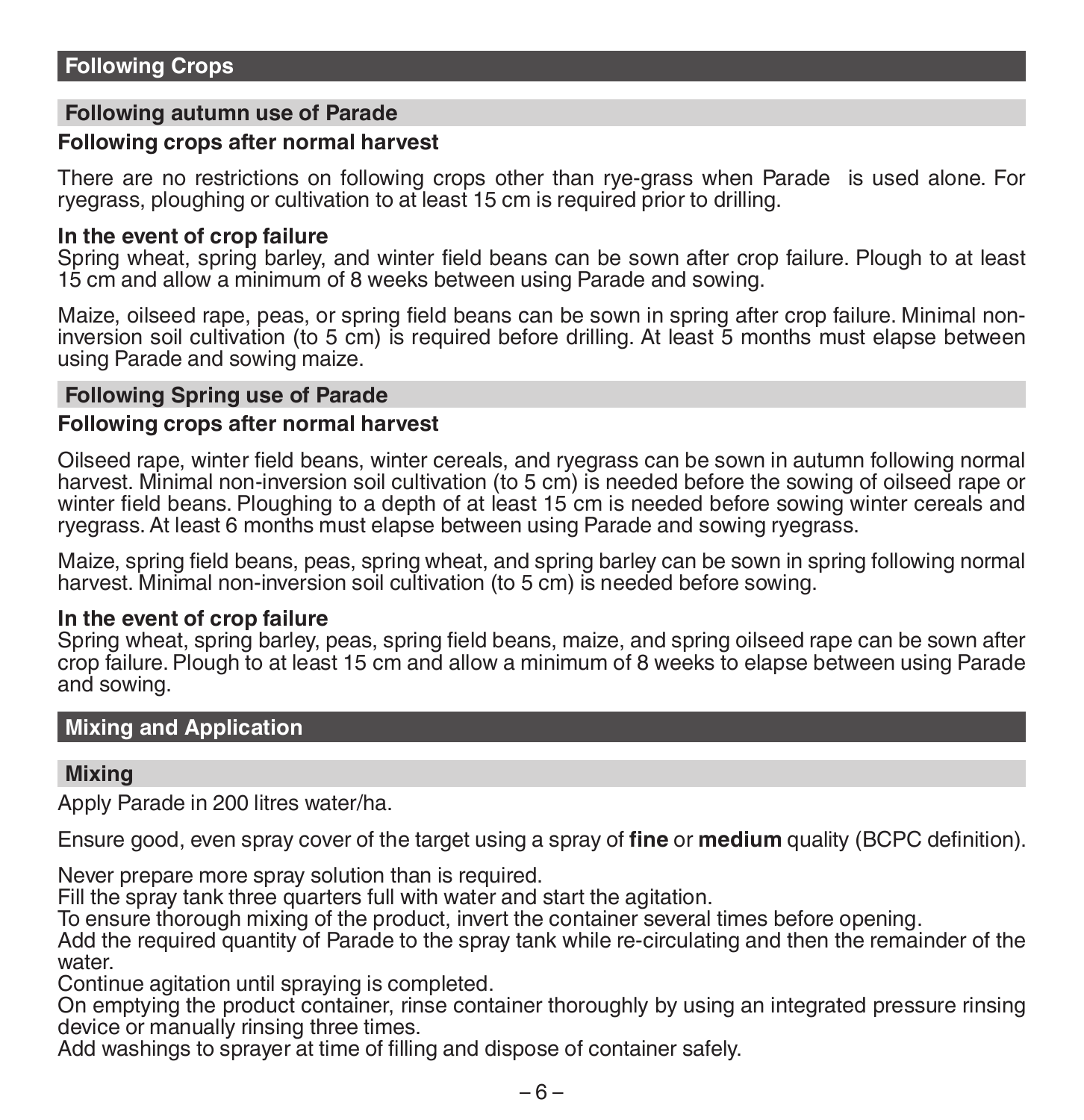#### **Tank cleaning**

After spraying, thoroughly clean and flush out application machinery with a minimum of three rinses, using a wetting agent or a proprietary spray tank cleaner to ensure that all traces of product are removed, particularly before using the sprayer in broad-leaved crops.

#### **Compatibility**

For details of compatibilities contact your distributor, local BASF representative or the BASF Technical Services Hotline: 0845 602 2553 or visit our website www.agricentre.basf.co.uk

#### **Trade Mark Acknowledgments**

Parade is a registered trademark of BASF.

#### **The following does not form part of the authorised label text.**

With many products there is a general risk of resistance developing to the active ingredients. For this reason a change in activity cannot be ruled out. It is generally impossible to predict with certainty how resistance may develop because there are so many crop and use connected ways of influencing this. We therefore have to exclude liability for damage or loss attributable to any such resistance that may develop. To help minimise any loss in activity the BASF recommended rate should in all events be adhered to.

Numerous, particularly regional or regionally attributable, factors can influence the activity of the product. Examples include weather and soil conditions, crop plant varieties, crop rotation, treatment times, application amounts, admixture with other products, appearance of organisms resistant to active ingredients and spraying techniques. Under particular conditions a change in activity or damage to plants cannot be ruled out. The manufacturer or supplier is therefore unable to accept any liability in such circumstances. All goods supplied by us are of high grade and we believe them to be suitable, but as we cannot exercise control over their mixing or use or the weather conditions during and after application, which may affect the performance of the material, all conditions and warranties, statutory or otherwise, as to the quality or fitness for any purpose of our goods are excluded and no responsibility will be accepted by us for any damage or injury whatsoever arising from their storage, handling, application or use; but nothing should be deemed to exclude or restrict any liability upon us which cannot be excluded or restricted under the provisions of the Unfair Contract Terms Act 1977 or any similar applicable law.

#### **Section 6 of the Health and Safety at Work Act**

#### **Additional Product Safety Information**

The information on this label is based on the best available information including data from test results.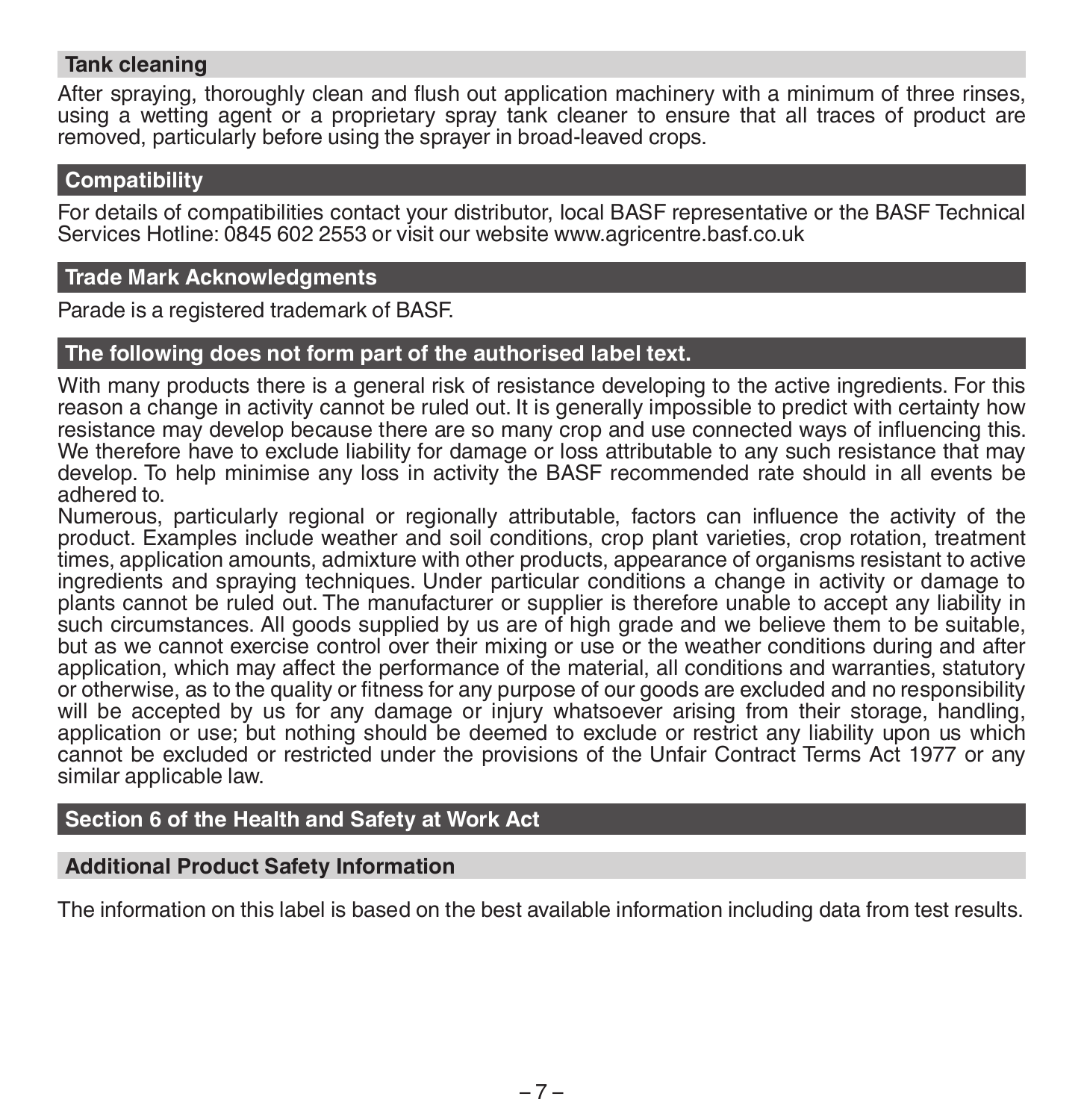#### **Safety Data Sheet**

To access the Safety Data Sheet for this product scan the QR code or use the weblink below:



agricentre.basf.co.uk/Parade/MSDS Alternatively, contact your supplier.